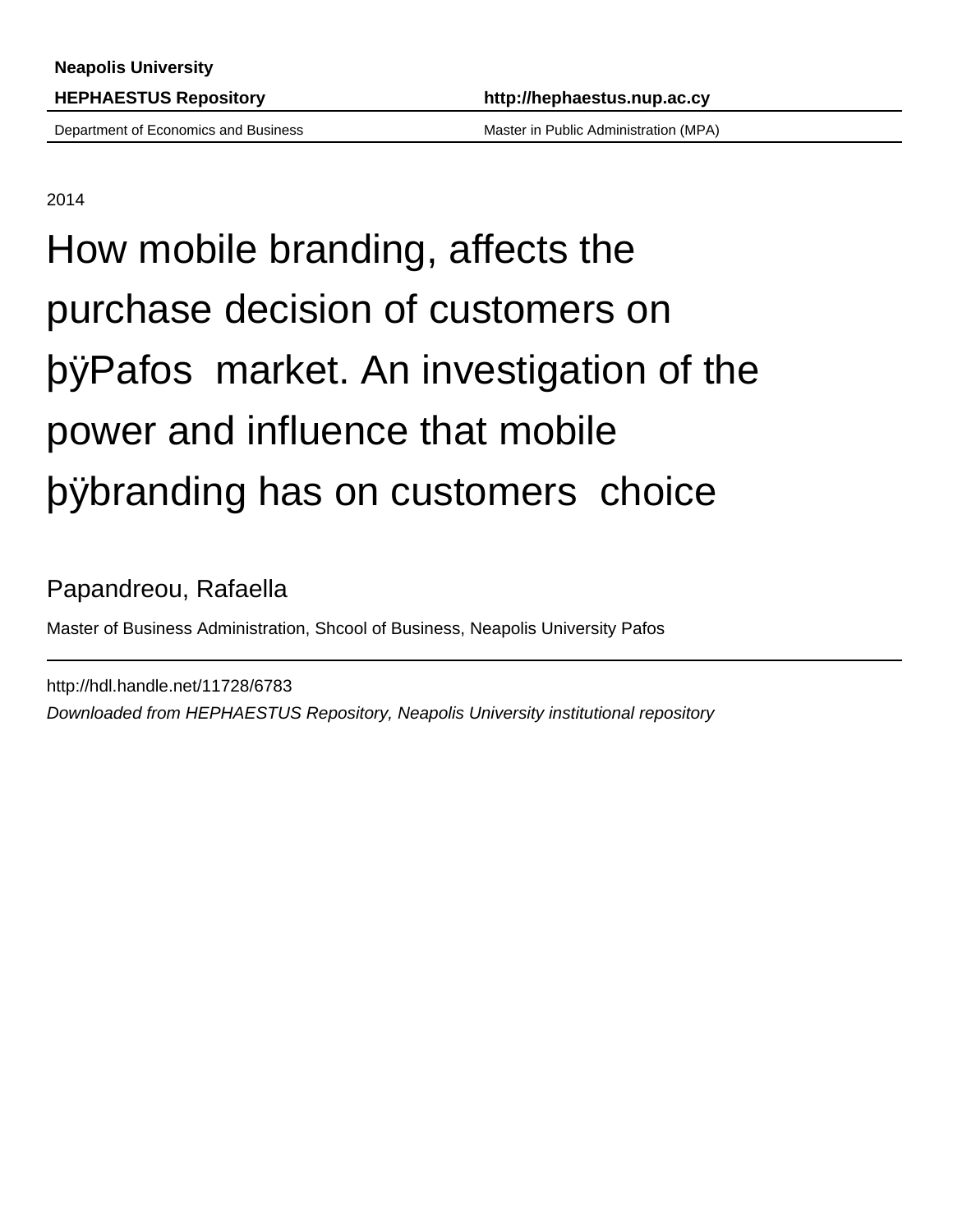**Neapolis University Pafos**

**Pafos – Cyprus**

## "How mobile branding, affects the purchase decision of customers on Pafos' market. An investigation of the power and influence that mobile branding has on customers' choice."

## **Master in Business Administration**

#### **Rafaella Papandreou**

**September 2014**

Submitted to Faculty of School of Business

in the partial fulfillment of the requirement for

the Degree of MBA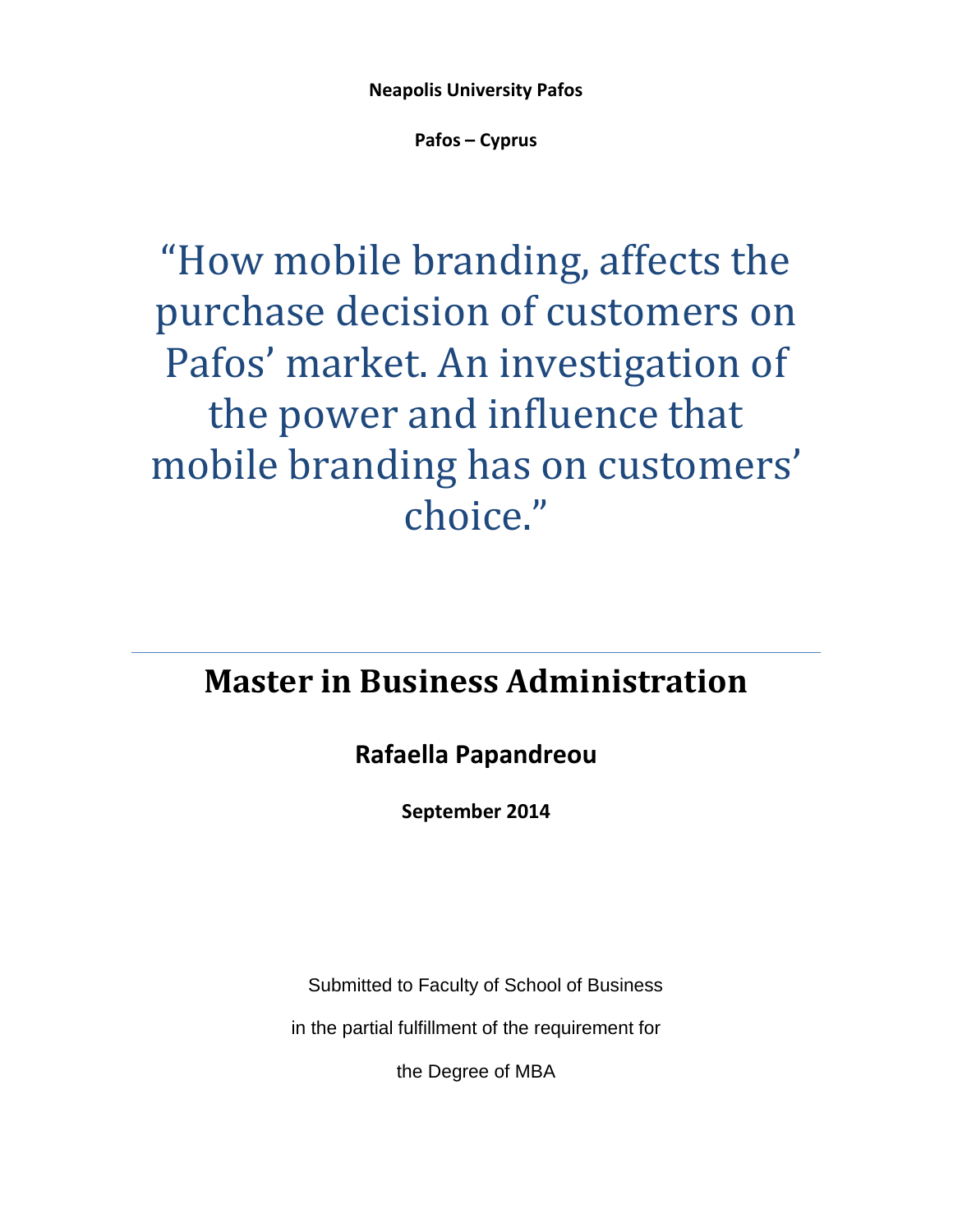**TITLE:** How mobile branding, affects the purchase decision of customers on Pafos' market. An investigation of the power and influence that mobile branding has on customers' choice.

Dissertation

**Advisor**

**Vasiliki Delitheou**

**Program Director Christos Christodoulou-Volos**